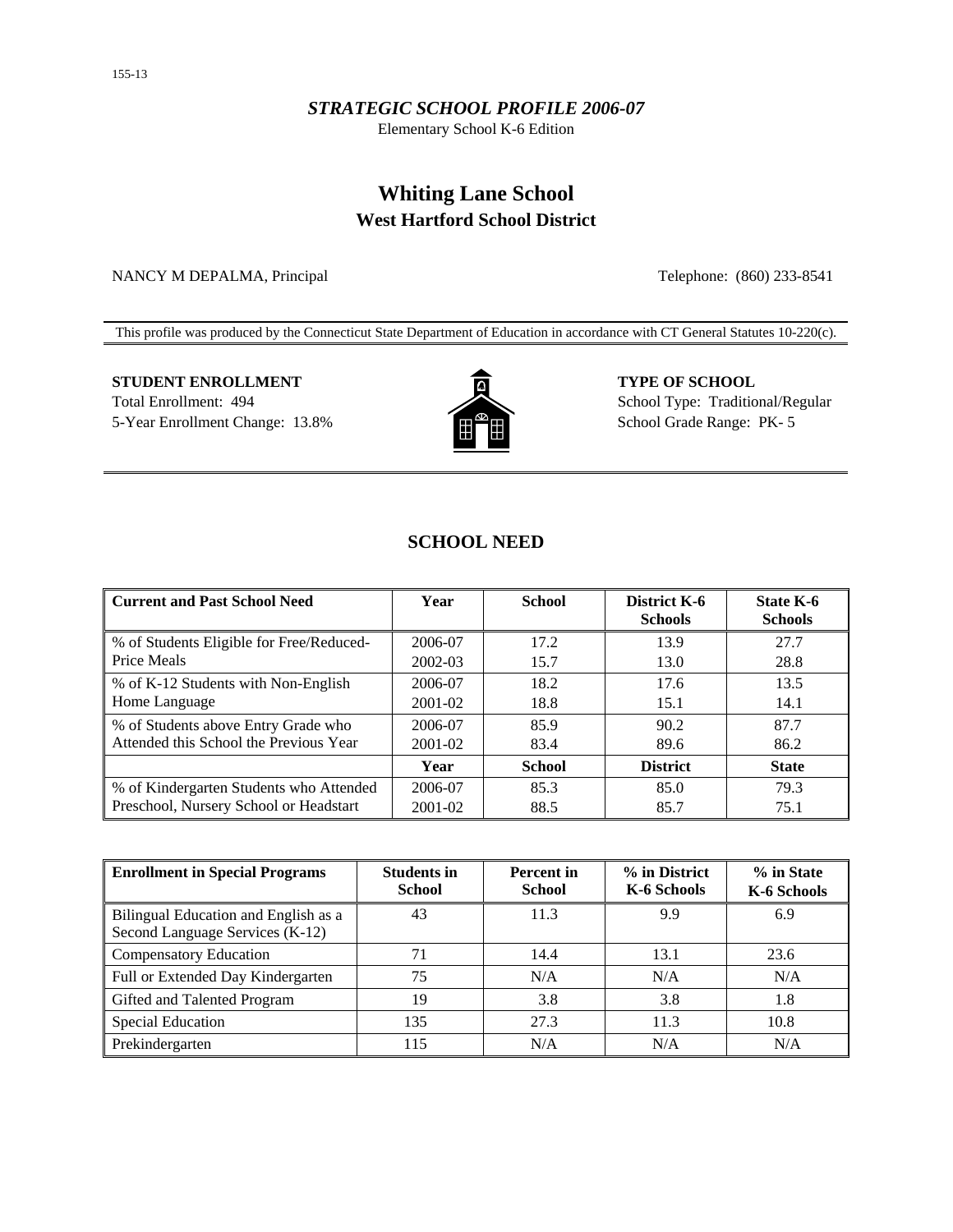155-13 Page 2

| <b>Race/Ethnicity</b> | <b>Number</b> | <b>Percent</b> | <b>STUDENT RACE/ETHNICIT</b>           |
|-----------------------|---------------|----------------|----------------------------------------|
| American Indian       |               | 0.0            |                                        |
| Asian American        | 56            | 11.3           |                                        |
| <b>Black</b>          | 53            | 10.7           | <b>Total Minority 2006-07</b><br>33.8% |
| Hispanic              | 58            | 11.7           | <b>Total Minority 2001-02</b><br>33.2% |
| White                 | 327           | 66.2           |                                        |

# **STUDENT RACE/ETHNICITY**

| <b>Total Minority 2006-07</b> | 33.8% |
|-------------------------------|-------|
| <b>Total Minority 2001-02</b> | 33.2% |

#### **EFFORTS TO REDUCE RACIAL, ETHNIC, AND ECONOMIC ISOLATION**

Below is the description submitted by this school of how it provides educational opportunities for its students to interact with students and teachers from diverse racial, ethnic, and economic backgrounds.

Close to 50 countries of origin are represented within the Whiting Lane School. Flags representing each country and those of newly enrolled foreign students continue to be added to our main lobby permanent installation. Cultural Council presentations during the 2006-2007 school year included Karim Nagi Mohammed and Taikoza. Mr. Nagi demonstrated percussion instruments while discussing Arab culture, music and dance. Taikoza, a troupe of percussionists, flutists, and dancers playing the Taiko, the Shakuhachi, and Fue, introduced the ancient cultural art form of Japanese drumming. Grants supporting student achievement across all socio-economic and ethnic lines were implemented. These included: G.E.T.T. Connected (Get Educated Through Technology-to provide students with home access to computers and skill-based software training), Arts and Writers: Complementary Contributions (to broaden K-5 students' experiences within linguistic, rhythmic, visual, and kinesthetic intelligences), K'Nex Intermediate Math/Geometry Sets (to increase gr. 3 student geometry achievement), Poet in Residence (to support 4th grade writing curriculum), Caribbean Dance and Steel Pan steel drummers (using interpretive dance and music to break traditional stereotypes; Caribbean culture gr. 3-5), Literacy Through Music (to engage Pre-K, K, and gr. 1students in song-writing activities that support the language arts curriculum) Neighborhood Number Lines (to reinforce gr. 3, 4 students understanding of estimation/rounding). The PTO's A Taste of Whiting Lane family picnic celebrates the diversity within our building. Children in K-3 classes studied different regions and cultures (Mexico, Kenya, Japan, and the Caribbean). Their units of study culminated in half-day and evening family events that deepened the understanding of cultures and races different from those of the United States. Fourth graders studied immigration's impact on the diverse ethnic backgrounds that helped formulate our country. Culminating events included a field trip to The Ellis Island National Monument. An International Night Festival of Foods of students' ethnic backgrounds is an integral school-family event.

## **SCHOOL RESOURCES**

| <b>Instructional Time*</b>          | School | District K-6 | State K-6 |
|-------------------------------------|--------|--------------|-----------|
| Total Hours of Instruction Per Year | 988    | 988          | 985       |

\*State law requires at least 900 hours for grades 1 through 12 and full-day kindergarten, and 450 hours for half-day kindergarten.

| <b>TECHNOLOGY</b> | % of Classrooms, Libraries, and<br><b>Laboratories Wired for:</b> | <b>School</b> | <b>District K-6</b> | State K-6 |
|-------------------|-------------------------------------------------------------------|---------------|---------------------|-----------|
|                   | Video                                                             | 100.0         | 98.5                | 64.6      |
|                   | Voice                                                             | 100.0         | 100.0               | 74.8      |
|                   | Internet Access                                                   | 100.0         | 100.0               | 97.3      |
|                   | Multi-Room Network (LAN)                                          | 100.0         | 100.0               | 81.3      |

| <b>Computers</b>                                   | <b>School</b> | Dist K-6 | State K-6 | This school                     |
|----------------------------------------------------|---------------|----------|-----------|---------------------------------|
| # of Students Per Academic Computer                | 4.5           | 4.0      | 3.6       | does not have                   |
| % of Computers that are High or Moderate Power     | 97.3          | 97.1     | 89.5      | a functional<br>satellite link. |
| % of Computers with Internet Access, All Speeds    | 100.0         | 97.0     | 97.3      |                                 |
| % of Computers with High Speed Internet Access     | 100.0         | 97.0     | 96.1      |                                 |
| \, % of Internet Computers with Filtering Software | 100.0         | 98.5     | 98.6      |                                 |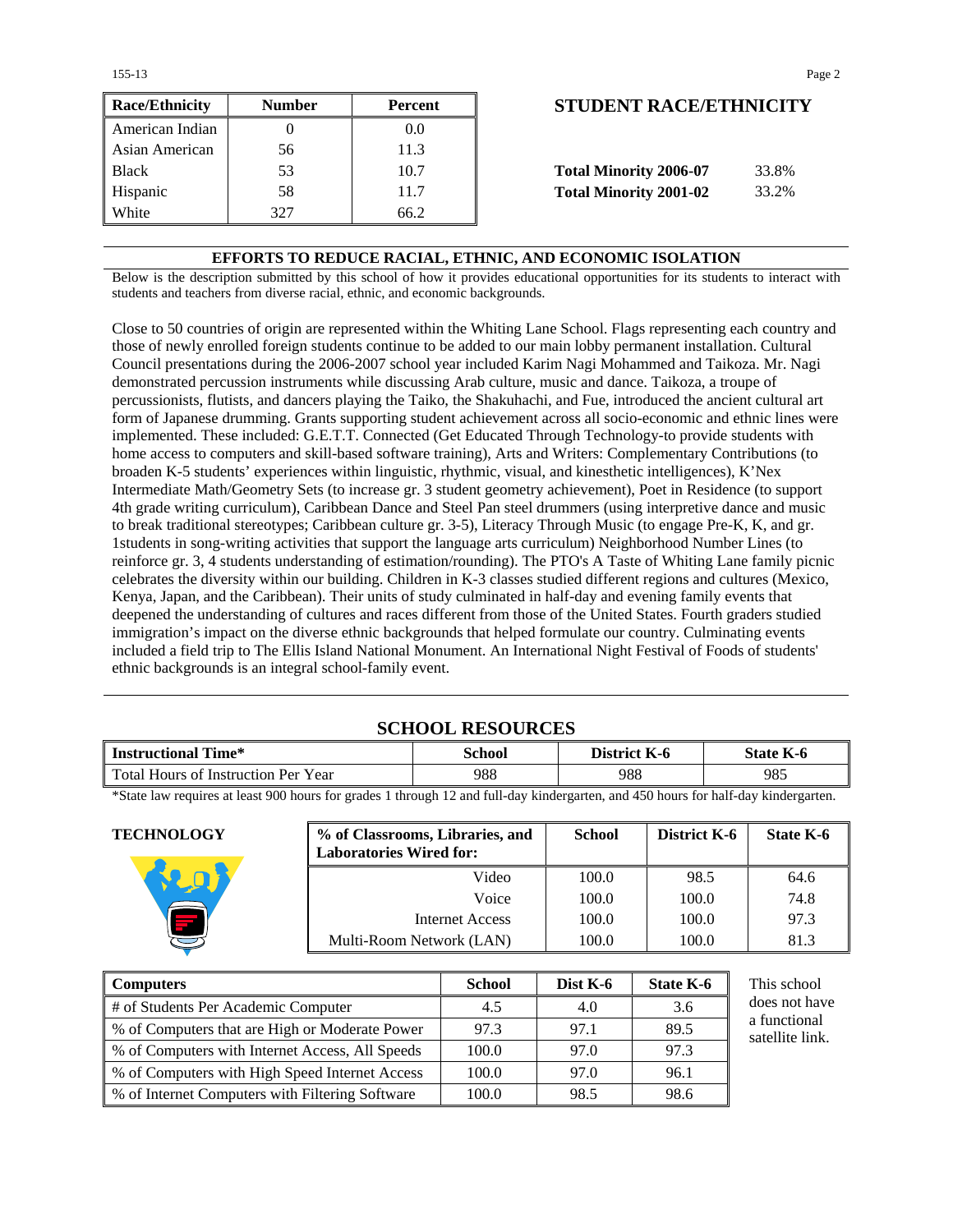#### **LIBRARY MATERIALS**

Free on-line access to periodicals, newspapers, and other resources is available to all Connecticut schools through the Connecticut Digital Library.

| <b>Print and Non-Print Materials</b>                    | <b>School</b> | Dist K-6 | State K-6 |
|---------------------------------------------------------|---------------|----------|-----------|
| # of Print Volumes Per Student*                         | 25.2          | 32.8     | 28.0      |
| % of Print Volumes Purchased in<br>the Last Three Years | 14.4          | 12.2.    | 12.2      |
| # of Print Periodical Subscriptions                     | 26            | 20.0     | 15.1      |
| # of Non-Print Materials                                | 502           | 275.9    | 406.8     |

\*Because a certain number of volumes are needed for a library of adequate breadth and depth, a small school may need a higher number of volumes per student.

# **STAFFING RESOURCES**

|       |                           |               |                 |              | 1 <u>cach</u> olo                | .    | <u>.</u> |
|-------|---------------------------|---------------|-----------------|--------------|----------------------------------|------|----------|
|       | <b>Average Class Size</b> | <b>School</b> | <b>District</b> | <b>State</b> | Administrators                   | 1.0  | 1.0      |
| Gr. K | 2006-07                   | 18.8          | 19.6            | 18.2         | Department Chairs                | 0.0  | 0.0      |
|       | 2001-02                   | 17.3          | 20.3            | 18.3         | Library/Media Staff              | 1.0  | 1.0      |
| Gr. 2 | 2006-07                   | 19.0          | 20.2            | 19.5         | Counselors, Social Workers,      | 3.9  | 2.8      |
|       | 2001-02                   | 20.7          | 19.6            | 19.6         | and School Psychologists         |      |          |
| Gr. 5 | 2006-07                   | 17.3          | 22.1            | 21.2         | <b>Other Professionals</b>       | 7.4  | 7.1      |
|       | 2001-02                   | 17.0          | 21.4            | 21.5         | # of Non-Certified Instructional | 37.5 | 32.7     |

| G NESUUNUES |               | <b>School Staff Count</b><br><b>Full-Time Equivalent</b> | 2006-07              | 2005-06 |                                  |      |      |
|-------------|---------------|----------------------------------------------------------|----------------------|---------|----------------------------------|------|------|
|             |               |                                                          | # of Certified Staff |         |                                  |      |      |
|             |               |                                                          |                      |         | <b>Teachers</b>                  | 41.4 | 37.3 |
| 'lass Size  | <b>School</b> | <b>District</b>                                          | <b>State</b>         |         | Administrators                   | 1.0  | 1.0  |
| 2006-07     | 18.8          | 19.6                                                     | 18.2                 |         | Department Chairs                | 0.0  | 0.0  |
| 2001-02     | 17.3          | 20.3                                                     | 18.3                 |         | Library/Media Staff              | 1.0  | 1.0  |
| 2006-07     | 19.0          | 20.2                                                     | 19.5                 |         | Counselors, Social Workers,      | 3.9  | 2.8  |
| 2001-02     | 20.7          | 19.6                                                     | 19.6                 |         | and School Psychologists         |      |      |
| 2006-07     | 17.3          | 22.1                                                     | 21.2                 |         | <b>Other Professionals</b>       | 7.4  | 7.1  |
| 2001-02     | 17.0          | 21.4                                                     | 21.5                 |         | # of Non-Certified Instructional | 37.5 | 32.7 |

| Professional Staff Race/Ethnicity                              | 2006-07       | 2005-06      | 2001-02   |
|----------------------------------------------------------------|---------------|--------------|-----------|
| % Minority                                                     | 4.8           | 3.6          | 3.3       |
| Professional Staff Experience and Training                     | <b>School</b> | District K-6 | State K-6 |
| Average Years of Experience in Connecticut and Other Locations | 11.4          | 12.2.        | 14.0      |
| ■ % with Master's Degree or Above                              | 82.3          | 80.6         | 81.0      |

## **SCHOOL PROCESSES**

| <b>Selected Subject Areas, Grade 5</b> | <b>Estimated Hours of Instruction Per Year</b> |                 |              | Computer/                             |
|----------------------------------------|------------------------------------------------|-----------------|--------------|---------------------------------------|
|                                        | <b>School</b>                                  | <b>District</b> | <b>State</b> | <b>Technology</b><br><b>Supported</b> |
| Art                                    | 36                                             | 36              | 31           | No                                    |
| <b>Computer Education</b>              | $\Omega$                                       | 2               | 17           | N/A                                   |
| English Language Arts*                 | 427                                            | 421             | 427          | N <sub>0</sub>                        |
| Family and Consumer Science            | $\theta$                                       | $\Omega$        |              | N/A                                   |
| Health                                 | 28                                             | 28              | 23           | No                                    |
| Library Media Skills*                  | 18                                             | 18              | 18           | N <sub>0</sub>                        |
| Mathematics*                           | 202                                            | 200             | 195          | N <sub>0</sub>                        |
| Music                                  | 36                                             | 36              | 32           | N <sub>0</sub>                        |
| Physical Education                     | 54                                             | 54              | 40           | No                                    |
| Science*                               | 76                                             | 79              | 97           | N <sub>0</sub>                        |
| Social Studies*                        | 75                                             | 74              | 92           | N <sub>0</sub>                        |
| <b>Technology Education</b>            | $\Omega$                                       | $\theta$        |              | N/A                                   |
| World Languages*                       | 36                                             | 41              | 11           | N <sub>0</sub>                        |

\*Interdisciplinary Approach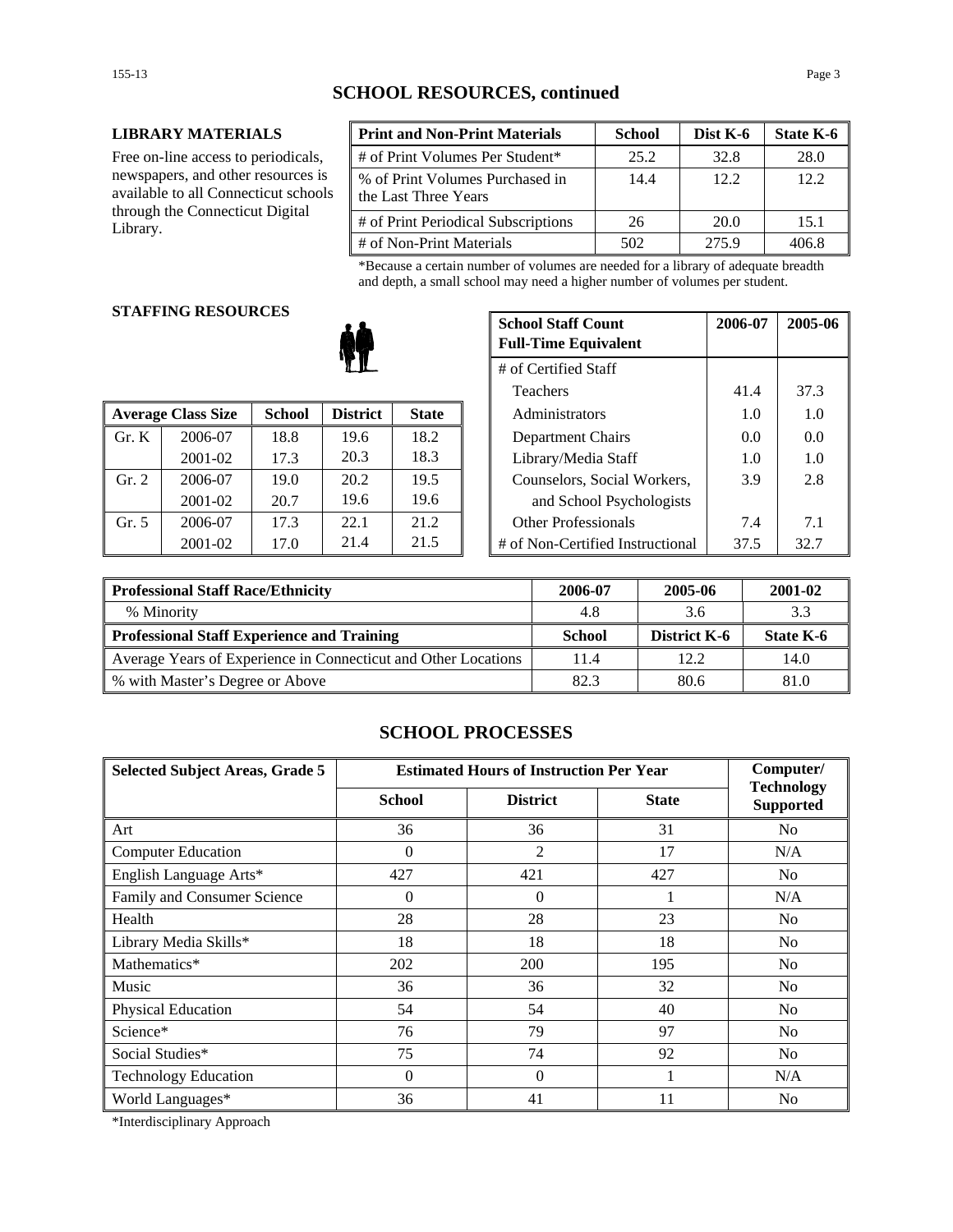| ۰<br><b>AV</b> |
|----------------|
|----------------|

## **SCHOOL PROCESSES, continued**

| <b>Types of Remedial Instructional Services</b><br><b>Provided to Students Lacking Basic Skills</b> | Available in<br><b>Mathematics</b> | Available in<br><b>Language Arts</b> |
|-----------------------------------------------------------------------------------------------------|------------------------------------|--------------------------------------|
| <b>Pull-Out Instruction</b>                                                                         | Yes                                | Yes                                  |
| In-Class Tutorial                                                                                   | N <sub>0</sub>                     | N <sub>0</sub>                       |
| After School Program                                                                                | N <sub>0</sub>                     | No                                   |
| Summer School (2006)                                                                                | N <sub>0</sub>                     | No                                   |
| <b>Other</b>                                                                                        | No                                 | No                                   |

**World Language** Formal instruction (at least 1 hour per week) in a world language starts in grade 3 in this school. In Connecticut, 13.3% of K-6 schools have started world language instruction at this grade or earlier.

| <b>Student and Teacher Statistics</b>                                                    | School | District K-6 | State K-6 |
|------------------------------------------------------------------------------------------|--------|--------------|-----------|
| % of Students Retained in Grade after 2005-06 School Year                                |        | 0.2          |           |
| Teacher Attendance, 2005-06: Average # of Days Absent Due<br>to Illness or Personal Time | 10.6   | 6.4          |           |
| % Certified Staff Assigned to Same School the Previous Year                              | 67.7   | 80.5         | 83.3      |

#### **HOME AND SCHOOL COMMUNICATION AND SUPPORT**

The following narrative was submitted by this school.

At Whiting Lane School, ongoing communication is provided through diverse methods. Weekly classroom newsletters, teacher communication books, homework logs, grade level websites, a school main page linked to district offices and resources, are just a few examples of ways our staff maintains contact with parents. The expectation of a 24-hour turnaround time for responding to parental concerns is the norm. Our school newsletter, The Whiting Wire, is published twice a month. It is a most efficient and cost-effective means of getting important information out to parents on a regular basis. On a routine basis, this publication includes features on how we are addressing issues that have been brought to our attention by our parents, teachers, children, the PTO, etc., while providing other timely news of importance. Formal parent conferences are held over a four-day period each November and March. Teachers are vigilant in making sure that a meeting is arranged for every student in his or her class. In addition, our Student Assistance Team meets weekly to discuss students who have been referred (either by teachers, parents, or other personnel). An Action Plan is designed, monitored, and reviewed to determine if referral to PPT is warranted. Parent input and cooperation are critical to its success.

Our after school Homework Center provides assistance for children most in need of academic support and our Morning Club promotes team building through physical activities designed to promote good sportsmanship and respect for others. Mentors are recruited and trained annually and teamed with students who will benefit most in forming this relationship. Our ever increasing ELL population requires an increasing investment outreach to parents whose native language is not English. Attempts are made to provide home communications and testing when warranted in other languages. Our heralded annual Chinese New Year celebration is an activity designed and orchestrated completely by our ELL students and performed for the entire student body.

A Whiting Lane PTO "Room Parent" acts as the liaison between teacher and parents, particularly in garnering parental support for assistance in classroom-based activities (e.g., hands-on curriculum-based presentations, classroom / cultural events, field trips, etc.). The PTO sponsors numerous events throughout the year designed specifically to foster home-school partnerships (e.g., Special Persons Breakfast, New Family Picnic, etc.)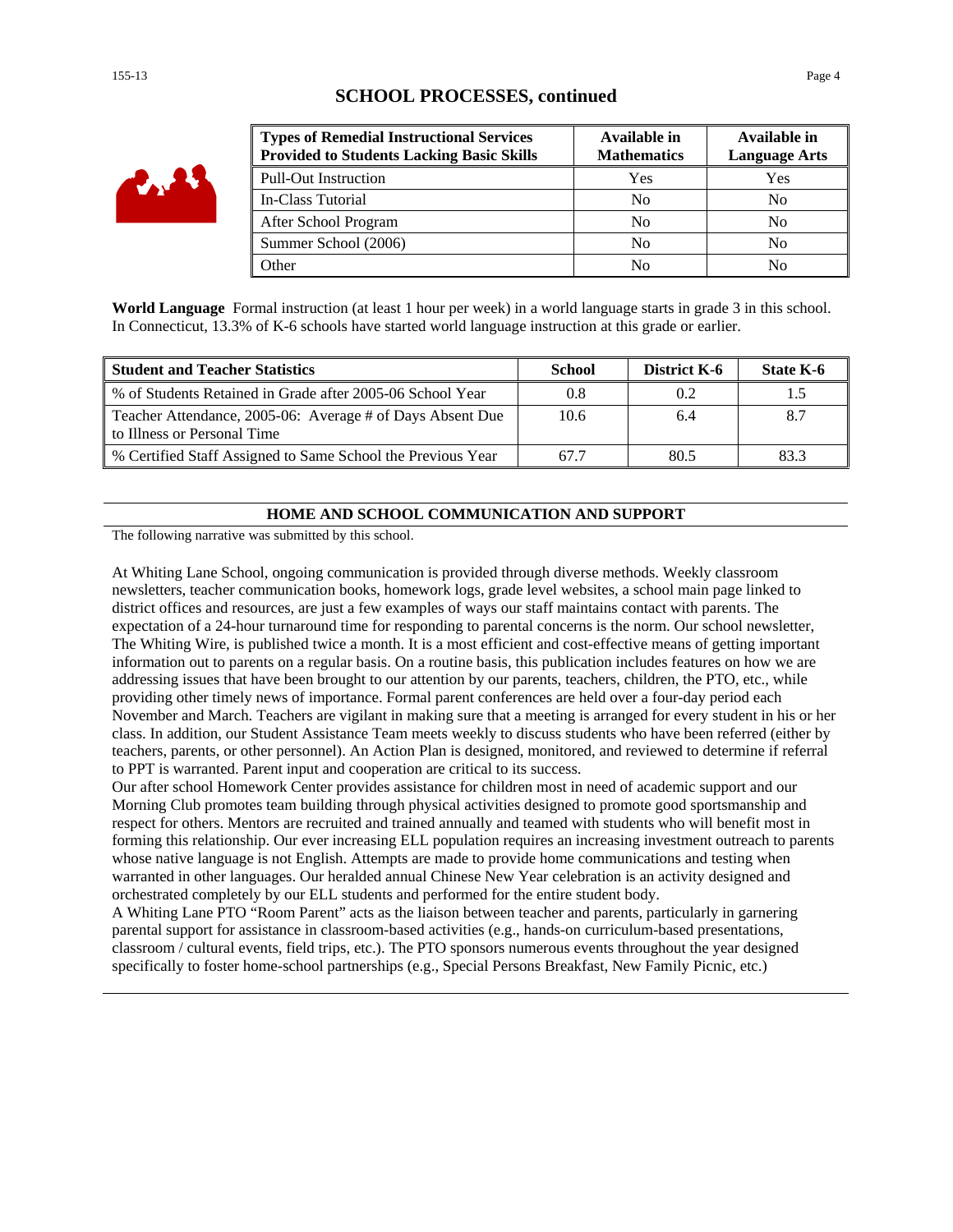# **STUDENT PERFORMANCE**

**Connecticut Mastery Test, Fourth Generation, % Meeting State Goal.** The Goal level is more demanding than the Proficient level, but not as high as the Advanced level, reported in the No Child Left Behind Report Cards.

|         | <b>Grade and CMT Subject</b> | <b>School</b> | <b>District</b> | <b>State</b> |          | <b>Of All Schools in State</b> |
|---------|------------------------------|---------------|-----------------|--------------|----------|--------------------------------|
| Area    |                              |               |                 |              | Lowest % | Highest %                      |
| Grade 3 | Reading                      | 70.7          | 67.5            | 52.3         | 1.6      | 92.6                           |
|         | Writing                      | 70.2          | 72.6            | 60.8         | 0.0      | 93.9                           |
|         | <b>Mathematics</b>           | 70.7          | 71.5            | 59.4         | 0.0      | 96.0                           |
| Grade 4 | Reading                      | 71.6          | 65.9            | 57.0         | 0.0      | 95.2                           |
|         | Writing                      | 92.5          | 76.9            | 65.1         | 0.0      | 96.8                           |
|         | <b>Mathematics</b>           | 80.6          | 73.1            | 62.3         | 0.0      | 100.0                          |
| Grade 5 | Reading                      | 71.4          | 75.9            | 61.4         | 2.6      | 98.7                           |
|         | Writing                      | 79.2          | 77.8            | 64.6         | 2.3      | 98.5                           |
|         | Mathematics                  | 69.4          | 78.8            | 66.0         | 4.5      | 95.8                           |
| Grade 6 | Reading                      | N/A           | N/A             | N/A          | N/A      | N/A                            |
|         | Writing                      | N/A           | N/A             | N/A          | N/A      | N/A                            |
|         | <b>Mathematics</b>           | N/A           | N/A             | N/A          | N/A      | N/A                            |



These results reflect the performance of students with scoreable tests who were enrolled in the district at the time of testing, regardless of the length of time they were enrolled in the district. Results for fewer than 20 students are not presented.

For more detailed CMT results, go to **www.ctreports**.

To see the NCLB Report Card for this school, go to **[www.sde.ct.gov](http://www.sde.ct.gov/)** and click on "No Child Left Behind."

| <b>Student Attendance</b>            | School | <b>District</b><br>K-6 | <b>State K-6</b> |  |
|--------------------------------------|--------|------------------------|------------------|--|
| 2006<br>$%$ on $\sqrt{ }$<br>October | 98.0   | $\Omega$<br>۰.,        | 96.3             |  |

| <b>Physical Fitness</b> | School | <b>District</b> | <b>State</b> |             | <b>Of All Schools in State</b> |
|-------------------------|--------|-----------------|--------------|-------------|--------------------------------|
| % Passing All 4 Tests   |        |                 |              | Lowest $\%$ | Highest $\%$                   |
| Grade 4                 | 41.0   | 40.0            | 33.5         | 0.0         | 86.6                           |
| Grade 6                 | N/A    | N/A             | N/A          | 0.0         | 93.8                           |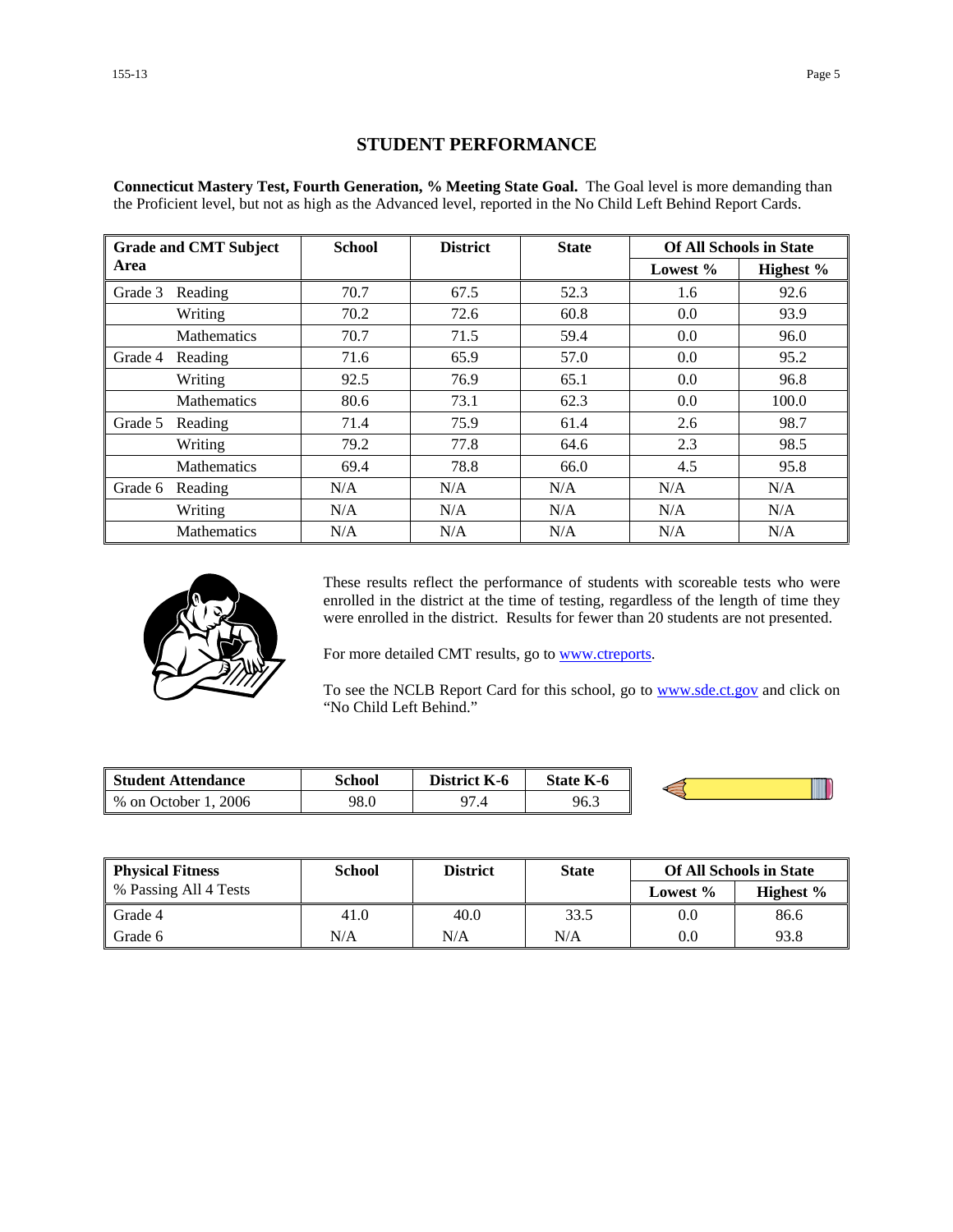The following narrative was submitted by this school.

Previous year Connecticut Mastery Test results indicated a need to focus on two primary reading and writing areas: Making Reader/Text Connections and Editing & Revising. To that end, the staff created an Action Plan designed to concentrate on improving instruction in these target areas. Four focal themes included: Curriculum & Instruction, Interim Assessments, Supervision, and Time on Task. In each category, the staff developed specific activities (both at grade level and school wide) to support building and district goals. Particular emphasis was placed on data analysis and the design and implementation of grade level common assessments. Opportunities were created to increase time for grade level, vertical, and administrative meetings to occur, with agendas directed towards identified objectives. All teacher meetings and professional development activities were instruction based and centered on improved teaching and learning. As a result of our unified and consistent K-5 efforts, scores at all levels significantly improved. Whiting Lane School met its Adequate Yearly Progress Targets and demonstrated the following positive students at mastery percentage results from 2006 to 2007 Grade 3 Reading - 55.1 to 70.7, Writing - 64.2 to 70.2, Math - 63.8 to 70.7, Average - 61.0 to 70.5 (+9.5); Grade 4 Reading - 66.0 to 71.6, Writing - 68.1 to 92.5, Math - 70.2 to 80.6, Average - 68.1 to 81.6 (+13.5); Grade 5 Reading - 70.0 to 71.4, Writing - 75.0 to 79.2, Math - 65.0 to 69.4, Average - 70.0 to 73.3 (+3.3).

Our special education teachers worked closely with classroom teachers in the development of specific strategies and techniques to assist identified students in meeting their IEP goals and objectives in a consistent and cohesive fashion, while fostering our culture of belonging. This is particularly noteworthy as Whiting Lane School sustains a high PreK-5 special needs population, particularly with students identified on the autism spectrum. In efforts to refine our pre-referral process, our Student Assistance Team revamped its approaches to more efficiently conduct meetings and resourcefully generate and monitor interventions. It is our belief that the modifications made in these areas considerably impacted our demonstrated increase in assessment scores on all grade levels. Teacher, parent, student, and support staff responses to a National Study of School Evaluation (NSSE) revealed highly favorable findings consistently well above average in statements regarding Quality of the Instructional Program, Support for Student Learning, School Climate/Environment, and School Organization and Administration.

#### **SUPPLEMENTAL SCHOOL INFORMATION**

The space below was optionally used by this school to describe aspects of the school not presented elsewhere in the profile.

Whiting Lane School proudly continued its efforts to sustain its culture of belonging. As such, it was recognized by Special Olympics Connecticut and named a "Spirit of Life Award Winning School" for its outstanding Unified Sports Program. One student in particular was also recognized as the athlete who most exemplified the traits and accomplishments that the Special Olympics athletes demonstrate on the field and in life. One fourth grade student was the recipient of honors in the Connecticut Consortium for Law & Citizenship Education's Constitution Day Essay Contest. A second grade teacher was the recipient of the West Hartford Police Department Recognition Award. Of the many community service projects undertaken on a school wide basis, participation in Autism Awareness Month activities was a highlight that resulted in a contribution that exceeded this year's goal and doubled the contribution of the previous year. Respect and responsibility remained a school goal and the Second Step Program was incorporated into classroom-based lessons at each grade level. Two of the fourth grade classes continued participation in a project through ACES designed to enhance writing and to decrease racial, ethnic and economic isolation. This technology-based distance learning/writing project paired Whiting Lane students with students from Branford, CT. The children learned how to conduct videoconferences with their counterparts from Branford. A culminating event included the co-publishing of a book of their writings. SuccessMaker, a computerbased math tutorial continued to be implemented in grades 2 and 3. Our Gifted and Talented students engaged in a Read to Feed project to benefit Heifer International. Two students met qualifying times for representation in the Hershey Northwest Regional Track Meet. Over 200 students participated in the Summer Read-in Program and read nearly 4000 books. Library books in circulation were close to 15,000 for the year. Students across all grade levels had artwork selected for the annual Student Art Exhibit and a second and a third grade students' works were selected for the district Permanent Art Collection.

To view Strategic School Profiles on the internet, go to [www.sde.ct.gov](http://www.sde.ct.gov/) and click on Connecticut Education Data and Research. Additional education data are also available at this site. For the school/district website, see **www.whps.org/school/whiting/index.htm**